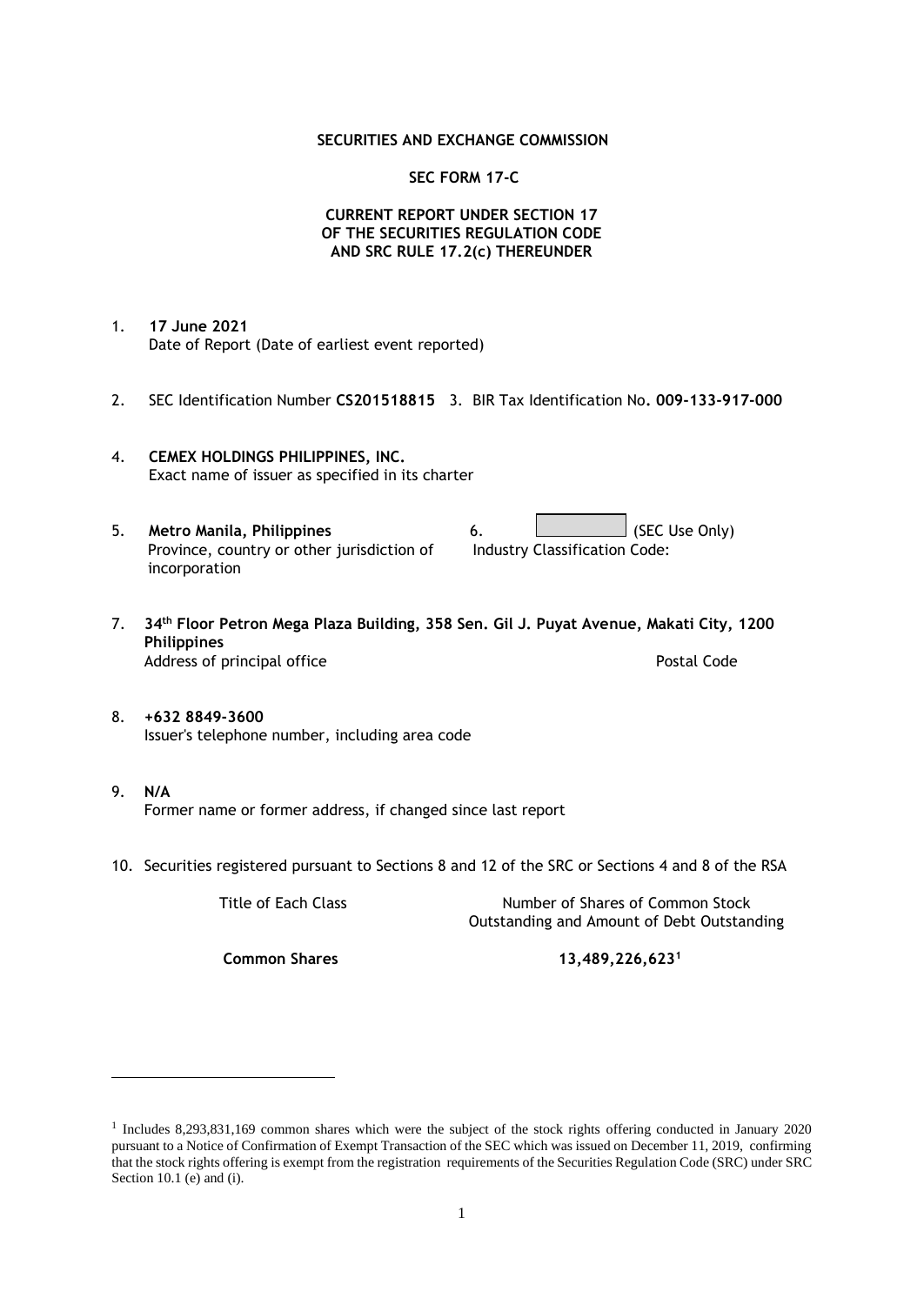11. Indicate the item numbers reported herein: **Item 9 - Other Events**

**CEMEX HOLDING PHILIPPINES, INC. ("CHP") reports on the use of proceeds realized from the Stock Rights Offering (SRO) of 8,293,831,169 common shares of CHP that was conducted in**  Based on the Offer Price of £1.54 per share, the total proceeds from the SRO **amounted to P12,772,500,000.26.** 

**The following costs and expenses were disbursed/charged today against the SRO proceeds:**

| USE OF PROCEEDS/PURPOSE                                                                     | <b>AMOUNT</b> (in<br>Pesos) |
|---------------------------------------------------------------------------------------------|-----------------------------|
| Costs and expenses associated with the SOLID Cement plant<br>expansion project <sup>1</sup> | 11,627,168.00               |

<sup>1</sup>*Funded through advances made by CHP to Solid Cement Corporation ("SOLID") under the Revolving Master Loan Facility Agreement dated 3 March 2020 entered into between CHP, as lender, and SOLID, as borrower*

# **SIGNATURES**

Pursuant to the requirements of the Securities Regulation Code, the issuer has duly caused this report to be signed on its behalf by the undersigned hereunto duly authorized.

**CEMEX HOLDINGS PHILIPPINES, INC. 17 June 2021 Issuer Community Community Community** Community Community Community Community Community Community Community Comm

aument vir de seu

 **Jannette Virata Sevilla Compliance Officer**